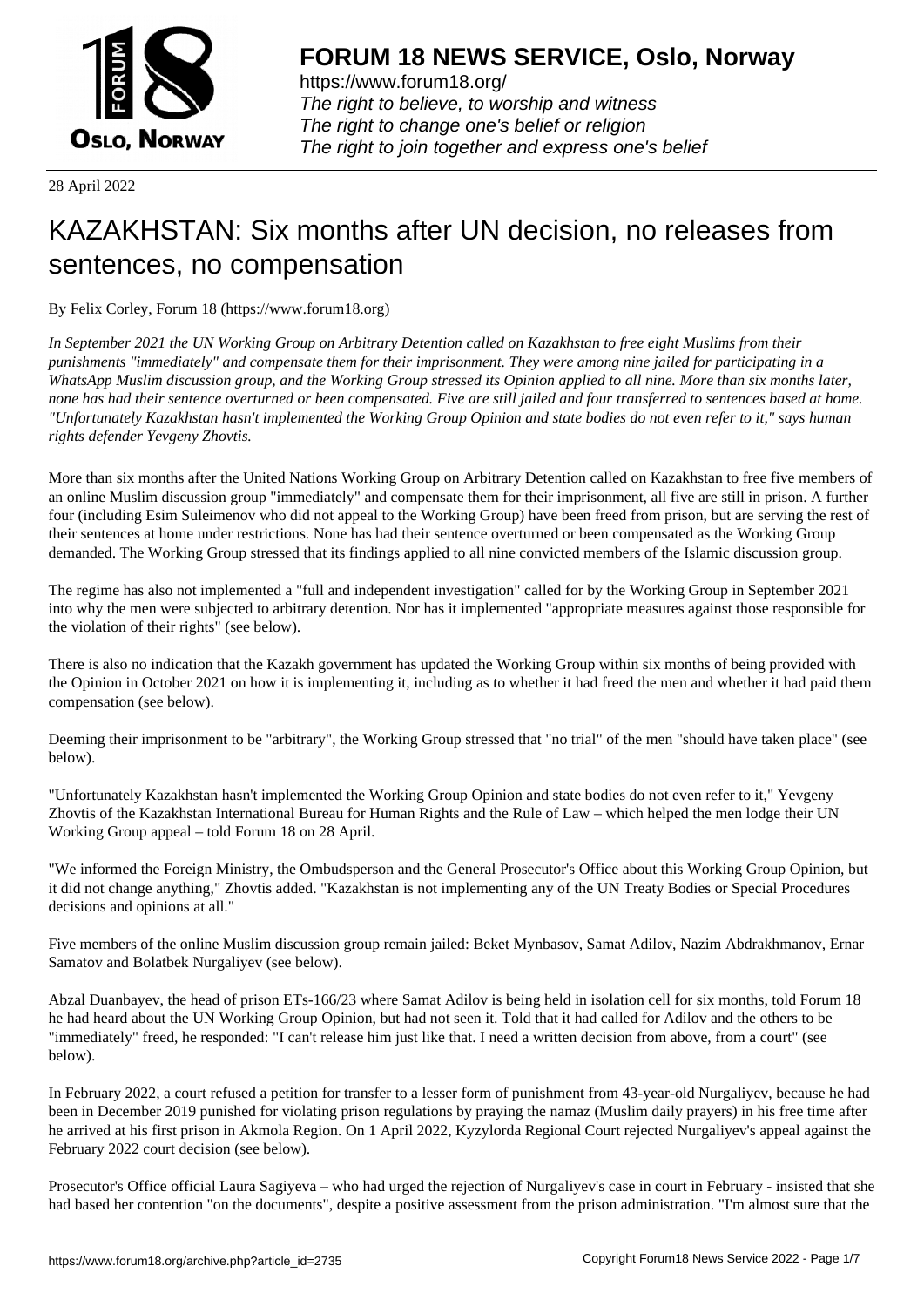Saule Nurgaliyeva insists that her son should never have been punished for praying in prison in his free time. "Free time is given to prisoners to spend on their own pursuits, such as watching television, drinking tea, or smoking," she told Forum 18. "He chose to spend his free time praying the namaz – and they punished him for that, even though it was illegal."

Nurgaliyeva insists that she and the relatives of the others from the group still in prison will continue to work for their release. "We will fight to the end as long as we the parents have strength and health, if Allah wills it," she told Forum 18. "We will do everything possible and impossible."

Four members of the online Muslim discussion group were released from prison to serve the remainder of their terms on probation or under restricted freedom: Esim Suleimenov (in October 2020), Zhuldyzbek Taurbekov (in December 2021), Azamat Umbetaliyev (in December 2021) and Zhasulan Iskakov (on 18 April 2022). They live at home under restrictions, must report regularly to the police, cannot leave their home town without permission and must be at home each night. They also face restrictions visiting certain venues like restaurants (see below).

"It is unfortunate though that despite the decision of the Working Group, the Kazakh authorities do not grant them unconditional release," US-based Freedom Now – which also helped on the UN Working Group appeal - told Forum 18.

Four others (all of them also Muslim men) are known to be serving jail sentences to punish them for exercising freedom of religion or belief (https://www.forum18.org/archive.php?article\_id=2742): Dadash Mazhenov, Dilmurat Makhamatov, Galymzhan Abilkairov and Abdukhalil Abduzhabbarov.

2018 arrests, 2019 jail terms

In October 2018, the National Security Service (KNB) secret police arrested nine Muslim men from different parts of the country who had been among the 171 members of a Muslim discussion group on the WhatsApp messaging service. The members had exchanged thousands of messages since it was set up in December 2013. The KNB started looking at the messages in August 2018.

The criminal trial of all nine Muslims began at Almaty's Almaly District Court on 12 March 2019 (https://www.forum18.org/archive.php?article\_id=2497). However, on 3 July 2019, as Zhuldyzbek Taurbekov's health worsened, his case was separated off from that of the other eight (https://www.forum18.org/archive.php?article\_id=2498).

Judge Kairat Imankulov jailed the other eight Muslims for between five and a half and eight years on 5 August 2019 (https://www.forum18.org/archive.php?article\_id=2498).

Judge Imankulov convicted all eight Muslims under Criminal Code Article 174, Part 2. This punishes (https://www.forum18.org/archive.php?article\_id=2409) "Incitement of social, national, clan, racial, or religious discord, insult to the national honour and dignity or religious feelings of citizens, as well as propaganda of exclusivity, superiority or inferiority of citizens on grounds of their religion, class, national, generic or racial identity, committed publicly or with the use of mass media or information and communication networks, as well as by production or distribution of literature or other information media, promoting social, national, clan, racial, or religious discord". Punishment under Part 2, when such actions are carried out by a group of people, is a jail term of between five and ten years.

Judge Imankulov also convicted three of the eight Muslims under Criminal Code Article 256, Part 2. This punishes (https://www.forum18.org/archive.php?article\_id=2409) "Propaganda of terrorism or public calls to commit terrorism", which includes the production, storage for distribution or distribution of [unspecified in the Article] specified materials, carries a punishment of five to nine years' imprisonment plus confiscation of property. If committed by an individual using a state or non-state official position, or with the use of the mass media or other communication networks, or with foreign support, or in a group, the punishment is seven to 12 years' imprisonment with confiscation of property.

Despite his state of health, the same Judge Imankulov Almaly District Court jailed Taurbekov on 6 January 2020 for seven years (https://www.forum18.org/archive.php?article\_id=2565).

All nine Muslims – like almost all others convicted for exercising freedom of religion or belief - were added to the Financial Monitoring Agency List of individuals (https://www.forum18.org/archive.php?article\_id=2409) "connected with the financing of terrorism or extremism". All nine of the Muslims remain on the List, meaning any bank accounts they might have are blocked (see below).

UN Working Group says "no trial" of the men "should have taken place"

Eight of the nine convicted members of the online Muslim discussion group - Azamat Umbetaliyev, Beket Mynbasov, Samat Adilov, Zhuldyzbek Taurbekov, Zhasulan Iskakov, Nazim Abdrakhmanov, Ernar Samatov and Bolatbek Nurgaliyev - lodged an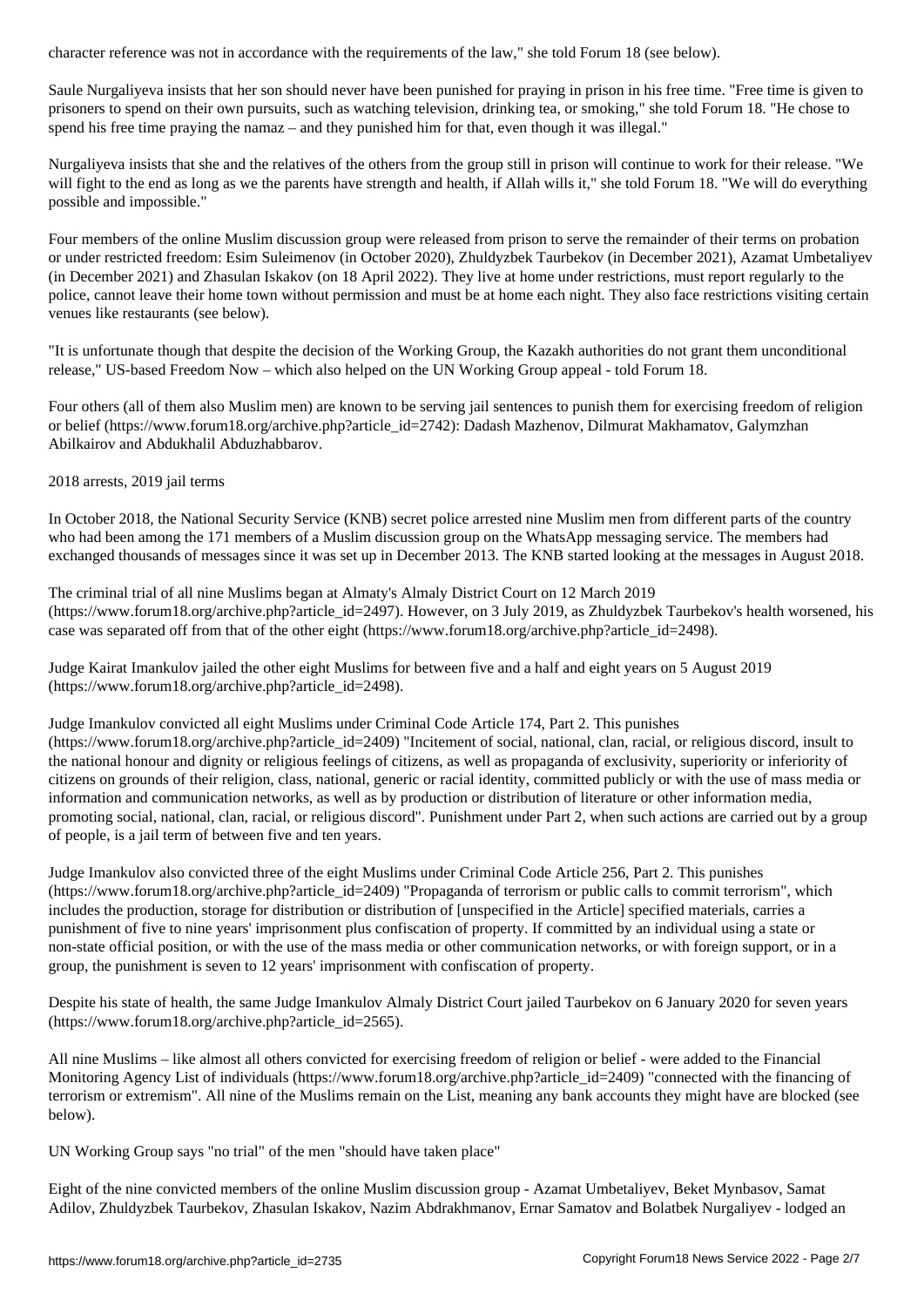The appeal was filed on 7 December 2020 on behalf of the eight by the Kazakhstan International Bureau for Human Rights and the Rule of Law and the US-based human rights organisation Freedom Now.

The eight argued that their detention was arbitrary because "the Government lacks any substantive evidence to justify their detention and because the Government charged and convicted them under a vague and overly broad provision of the Criminal Code" and because "it resulted from the peaceful and legitimate exercise of their rights to freedom of expression and religion".

The Working Group put the men's claims to the Kazakh government on 18 January 2021, with an eventual deadline for a response of 19 April 2021. As the response came in two days late, the Working Group did not consider it "as if it was presented within the time limit".

The Working Group found on 8 September 2021 – in Opinion A/HRC/WGAD/2021/33 (https://digitallibrary.un.org/record/3969786?ln=en) made public on 14 October 2021 - that the Kazakh regime had violated the men's rights.

"While the Government claims that all eight individuals were arrested, tried and convicted for actions that amounted to crimes and not for their religious or other views," the decision declared, "the Working Group has already established that their arrest, detention and imprisonment resulted from their exercise of the rights to freedom of religion or belief and to opinion and expression under articles 18 and 19 of the [International] Covenant [on Civil and Political Rights, ICCPR]."

Article 18 of the ICCPR protects the right to freedom of thought, conscience and religion. Article 19 protects the right to freedom of expression.

The Working Group declared that it "wishes to emphasize that no trial of Mr. Umbetaliyev, Mr. Mynbasov, Mr. Adilov, Mr. Taurbekov, Mr. Iskakov, Mr. Samatov, Mr. Abdrakhmanov and Mr. Nurgaliyev should have taken place".

It called on the regime to free the men "immediately and accord them an enforceable right to compensation and other reparations, in accordance with international law". It also called for a "full and independent investigation" into why the men were subjected to arbitrary detention and for "appropriate measures against those responsible for the violation of their rights".

The Working Group noted that "there is at least one other individual" [Esim Suleimanov] in a similar situation to the eight other prisoners of conscience who appealed to the Working Group, and urged the regime "to immediately address the situation of this other individual, noting the findings made in the present opinion".

The Working Group sent the Opinion to the Kazakh authorities in early October 2021. It called for the regime to inform it within six months of steps to put the Opinion into practice, including on whether the men were freed and whether they were given compensation.

Yevgeny Zhovtis of the Kazakhstan International Bureau for Human Rights and the Rule of Law welcomed the Working Group's Opinion. "The UN's decision is confirmation that the government has committed a grave violation of human rights," he noted on 15 October 2021

(https://www.freedom-now.org/kazakhstan-un-declares-detention-of-eight-muslim-men-a-violation-of-international-law/). "We call on the Kazakh government to abide by the UN decision and immediately release the eight members of the WhatsApp group."

Did Kazakhstan respond to UN Working Group?

Despite the call by the UN Working Group in its September 2021 Opinion for the Kazakhstan government to inform it within six months of receiving it (early October 2021) of steps it had taken to implement the findings, there is no indication that the Kazakh government has responded to the Working Group with an update.

Forum 18 asked Kazakhstan's Foreign Ministry Press Office, as well as Kazakhstan's representative to the United Nations in Geneva Yerlan Alimbayev, whether Kazakhstan responded to the Working Group on steps to implement the Opinion and if so what it had said. Forum 18 received no response from either by the end of the working day of 28 April.

"Unfortunately Kazakhstan hasn't implemented the Working Group Opinion and state bodies do not even refer to it," Yevgeny Zhovtis of the Kazakhstan International Bureau for Human Rights and the Rule of Law told Forum 18 on 28 April.

"We informed the Foreign Ministry, the Ombudsperson and the General Prosecutor's Office about this Working Group Opinion, but it did not change anything," Zhovtis added. "Kazakhstan is not implementing any of the UN Treaty Bodies or Special Procedures decisions and opinions at all."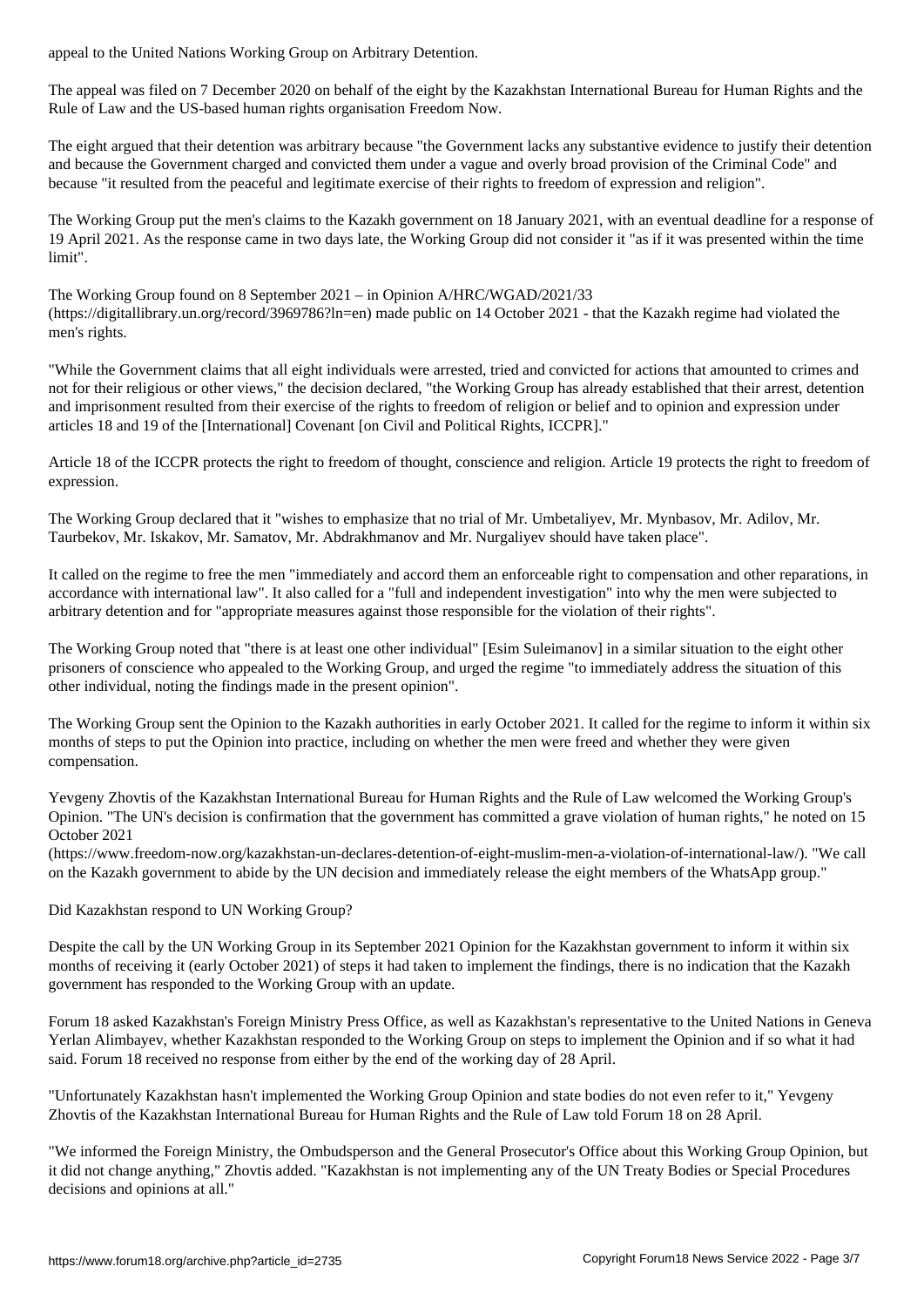In February 2022, a court refused a petition for transfer to a lesser form of punishment from one of the nine convicted online discussion group members, 43-year-old Bolatbek Nurgaliyev. The petition was rejected because he had been in December 2019 punished for violating prison regulations by praying the namaz (Muslim daily prayers) in his free time. This happened after he arrived at his first prison TsE-166/25 in Akmola Region.

The prison authorities transferred Nurgaliyev to prison ZK-169/5 in Kyzylorda Region in June 2020, but the "violation" remained on his record.

On 9 February 2022, Nurgaliyev's lawyer sought a recommendation from the then acting head of prison ZK-169/5, Darkhan Berikbai, to prepare to appeal for early release from prison. Berikbai's response of 18 February, seen by Forum 18, notes that Nurgaliyev "is characterised as satisfactory by the administration of the institution". It adds that he maintains cleanliness, observes prison regulations, accepts criticism, and maintains a good attitude. It rates him as having the highest positive level of conduct.

Berikbai made no mention of Nurgaliyev's December 2019 punishment for violating prison regulations when he was in prison TsE-166/25.

An official of ZK-169/5 prison administration confirmed to Forum 18 on 27 April 2022 that it has a positive assessment of Nurgaliyev's conduct. However, the official – who did not give his name – said he could not give any information by phone.

Nurgaliyev and his mother appealed to court to have the unspent part of his prison sentence (four years, two months) transferred to a sentence at home under probation. However, on 8 February, in a decision seen by Forum 18, Judge Kuanysh Mykhanov of Kyzylorda City Court No. 2 rejected his appeal.

In court, Sh. Doszhanov from prison ZK-169/5 supported its positive assessment of Nurgaliyev's conduct. However, Judge Mykhanov instead accepted the contention by Kyzylorda City Prosecutor's Office official Laura Sagiyeva that Nurgaliyev should not be released because of the December 2019 punishment, which had been imposed because he had prayed the namaz in his free time. Judge Mykhanov said Nurgaliyev's conduct over the whole of his imprisonment needed to be taken into account, not just his recent conduct.

Sagiyeva told the court that "positive changes in his conduct have not been observed", the Kazakhstan International Bureau for Human Rights and the Rule of Law noted on 9 February (https://bureau.kz/novosti/namaz-ne-dlya-vas/). It complained that Sagiyeva had "closed her eyes to everything good" in Nurgaliyev's conduct. It added that he had children (some of his six children are still of school age) and elderly parents at home to support and had in any case been jailed "on a more than doubtful basis".

Prosecutor's Office official Sagiyeva insisted that she had based her contention that Nurgaliyev's appeal should be rejected "on the documents". "I'm almost sure that the character reference was not in accordance with the requirements of the law," she told Forum 18 from Kyzylorda on 22 April.

Asked if she did not believe the 18 February character reference from the acting head of prison ZK-169/5, Sagiyeva responded: "I don't think it's a lie." She then refused to discuss anything further. "I don't have the documents in front of me, and in any case I don't have the right to discuss his case."

On 19 February, Nurgaliyev's mother Saule Nurgaliyeva lodged an appeal on her son's behalf (seen by Forum 18) against the 8 February rejection of early release. She complained that Judge Mykhanov "didn't even try to listen to the views of prison representative Doszhanov and didn't try to see the good things which were recorded in the appeal". She insisted that the penalty for praying the namaz in December 2019 had long been extinguished.

Nurgaliyeva also cited the United Nations Working Group finding on her son's case that he and the others sentenced with him should be immediately freed.

On 1 April, a panel of judges at Kyzylorda Regional Court chaired by Mukhtar Erkinbekov rejected Nurgaliyev's appeal against the 8 February decision, according to the decision seen by Forum 18. In court B. Shakenov of the Prosecutor's Office called for the February decision to be upheld. This means that Nurgaliyev will have to serve the rest of the term in prison, unless he can gain early release in future.

The address of the prison where Nurgaliyev is being held:

Kyzylordinskaya oblast

120018 g. Kyzylorda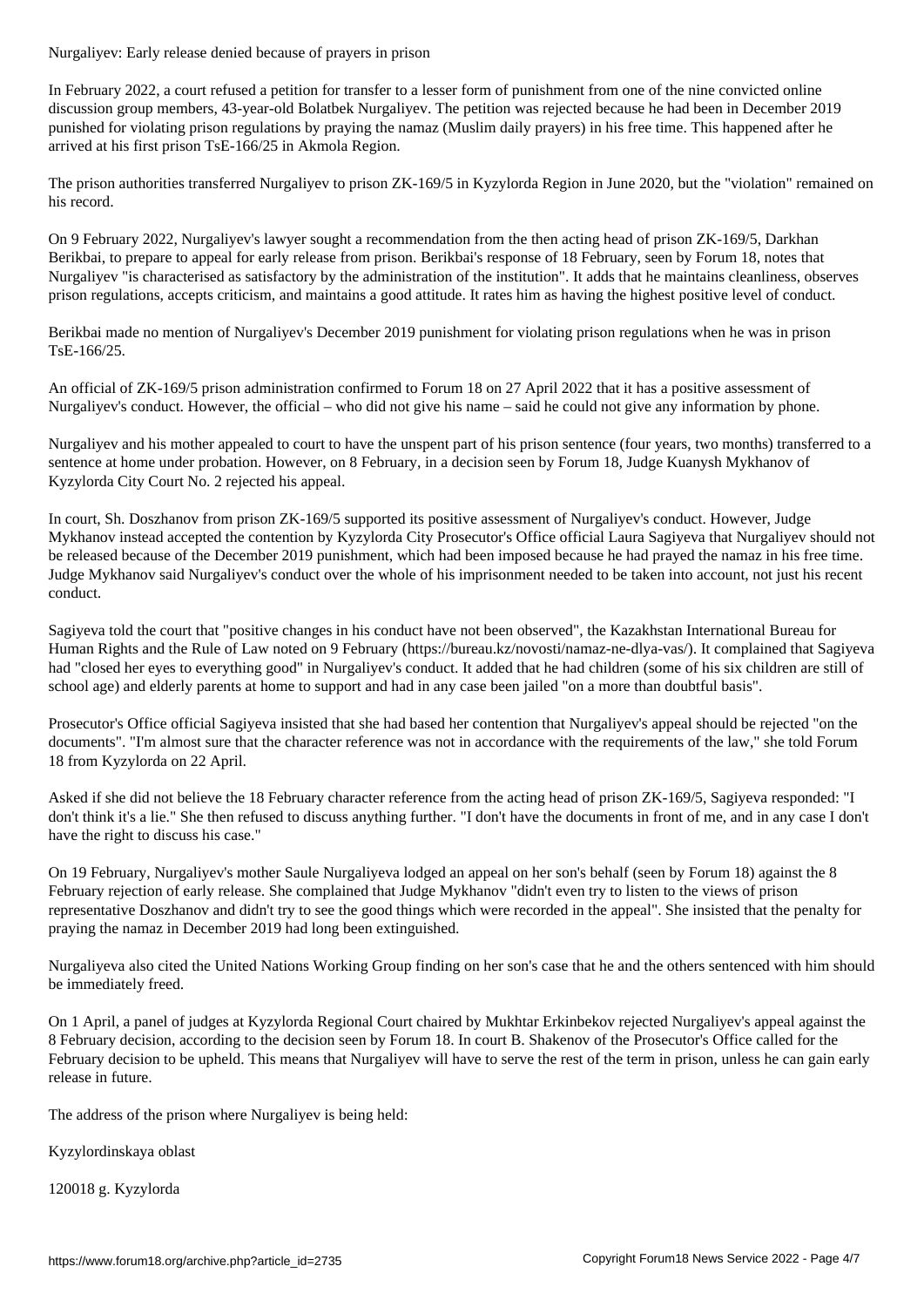Uchr. ZK-169/5

Nurgaliyev: Punishment for praying "illegal"

Saule Nurgaliyeva insists that her son should never have been punished for praying in prison. "He prayed the namaz in his free time," she told Forum 18 from Kokshetau on 27 April. "Free time is given to prisoners to spend on their own pursuits, such as watching television, drinking tea, or smoking. He chose to spend his free time praying the namaz – and they punished him for that, even though it was illegal."

Nurgaliyeva insists that she and the relatives of the others from the group still in prison will continue to work for their release. "We will fight to the end as long as we the parents have strength and health, if Allah wills it," she told Forum 18. "We will do everything possible and impossible."

Adilov: 6 months in isolation cell

Samat Adilov, now 35, is serving his 5 and a half year prison term in Akmola Region. On 5 January, after he complained to the Anti-Corruption Service he was transferred from a prison in Aktobe to an isolation cell for six months at prison ETs-166/23 in Kokshetau. This will make it very difficult for him to apply for early release.

"Everything was going very well for him to be able to apply for early release in about February," a Muslim who knows him told Forum 18 on 28 April. "But this didn't happen." He cannot now receive parcels, nor receive visits from relatives.

The head of prison ETs-166/23 Abzal Duanbayev said he did not take the decision to put Adilov in the isolation cell. He told Forum 18 that he had been sent to the prison following a decision taken by others. He refused to say what Adilov had done which led to the decision to put him in isolation for six months.

Duanbayev said he had heard about the UN Working Group Opinion, but had not seen it. Told that it had called for Adilov and the others to be "immediately" freed, he responded: "I can't release him just like that. I need a written decision from above, from a court."

Duanbayev repeatedly refused to say if Adilov is free to pray visibly and read the Koran in his isolation cell.

The address of prison ETs-166/23:

Akmolinskaya oblast

020000 g. Kokshetau

ul. Nikitina 67

Uchr. ETs-166/23

Three more hoping for early release from prison

The other three members of the online Muslim discussion group still serving their terms in prison had been hoping for early release from prison. They all sought to apply for conditional early release or to have the rest of their terms transferred to a lower form of punishment, such as release on probation, relatives told Forum 18.

Prisoners can apply for early release from prison under various conditions:

- Criminal Code Article 72 covers when a court can approve conditional early release, allowing prisoners who have served a proportion of their sentence, or are pregnant or have young children, to be freed when the court believes they do not need to serve their full term in prison. Those freed are on probation for the rest of their sentence term.

- Criminal Code Article 73 covers when a court can approve transfer of a prisoner to a lesser form of punishment. Those convicted who have made recompense for their actions, or who have not "wilfully violated" the prison regime can have their term shortened or can be transferred to a lesser form of punishment for the rest of the term, such as living at home under restrictions.

Beket Mynbasov, now 39, is serving his 7 and a half year prison term in Pavlodar Region:

Pavlodarskaya oblast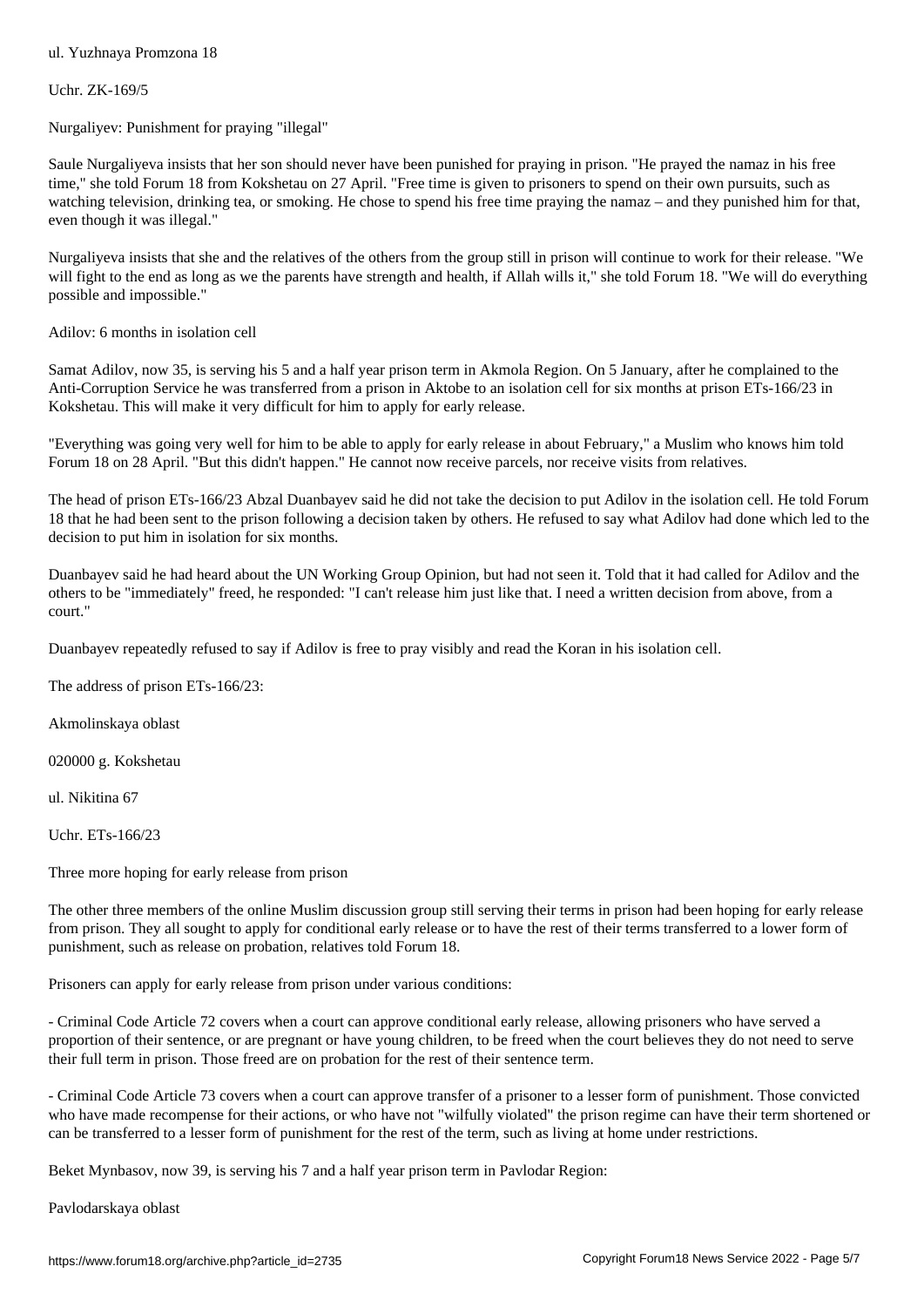1400 **g**. Pavlodar Pavlodar Pavlodar Pavlodar Pavlodar Pavlodar Pavlodar Pavlodar Pavlodar Pavlodar Pavlodar Pavlodar Pavlodar Pavlodar Pavlodar Pavlodar Pavlodar Pavlodar Pavlodar Pavlodar Pavlodar Pavlodar Pavlodar Pavlo

ul. Malaya Obezdnaya 4/1g

Uchr. AP-162/1

Nazim Abdrakhmanov, now 34, is serving his 5 and a half year prison term in Pavlodar Region:

Pavlodarskaya oblast

140000 g. Pavlodar

ul. Severnaya Promzona 54a

Uchr. AP-162/3

Ernar Samatov, now 42, has applied for conditional early release. He is serving his 7 and a half year prison term in East Kazakhstan Region:

Vostochno-Kazakhstanskaya oblast

070013 g. Oskemen

ul. Chkalova 34

Uchr. OV-156/3

Four freed on probation or under restrictions

Four of the Muslims jailed for the online Muslim discussion group have now been freed from prison under conditional early release or with the rest of their terms transferred to a lower form of punishment. They are serving the rest of their terms at home on probation or under restrictions.

On 14 December 2021, a court gave Zhuldyzbek Taurbekov a transfer to a lesser form of punishment and he was freed on probation. Courts had earlier refused to approve early release (https://www.forum18.org/archive.php?article\_id=2621) despite his poor health, which was not properly treated while he was in pre-trial detention or in prison after conviction.

A court gave Azamat Umbetaliyev a transfer to a lesser form of punishment and he was freed on probation on 6 December 2021. "He has to report in twice a month until the end of his sentence," his mother Anzhelika Belyayeva told Forum 18 on 27 April 2022. "Officials are saying he will have to wear an electronic bracelet to monitor his whereabouts." He is allowed to go to mosque.

A court gave Zhasulan Iskakov a transfer to a lesser form of punishment and he was freed on probation on 18 April 2022. Karaganda City Court had approved the transfer in March, but Prosecutors appealed against the decision. Despite this, Karaganda Regional Court upheld the March decision and released him, Freedom Now told Forum 18.

Another Muslim jailed in August 2019 (https://www.forum18.org/archive.php?article\_id=2498) as a member of the online Muslim discussion group, Esim Suleimenov, was freed from prison ZK-169/5 in the city of Kyzylorda (https://www.forum18.org/archive.php?article\_id=2621) on 29 October 2020. For the rest of his five-and-a-half-year term he is under restricted freedom. He has to live at home, is banned from visiting places of entertainment (such as restaurants and cinemas) and cannot move or leave his home town without permission. However, he is not banned from attending places of worship.

Financial blocking during sentence term and long after

All the Muslims given criminal convictions for exercising their freedom of religion or belief have been added to the Financial Monitoring Agency List of individuals (https://www.forum18.org/archive.php?article\_id=2409) "connected with the financing of terrorism or extremism". The List includes all nine of those convicted in 2019 for membership of the online Muslim discussion group.

Being added to the List means that any bank accounts an individual may have are blocked with no further legal process (https://www.forum18.org/archive.php?article\_id=2409). Their families are allowed to withdraw only small amounts for daily living if they do not have other sources of income. Individuals remain on the List for six or eight years after they complete their sentences.